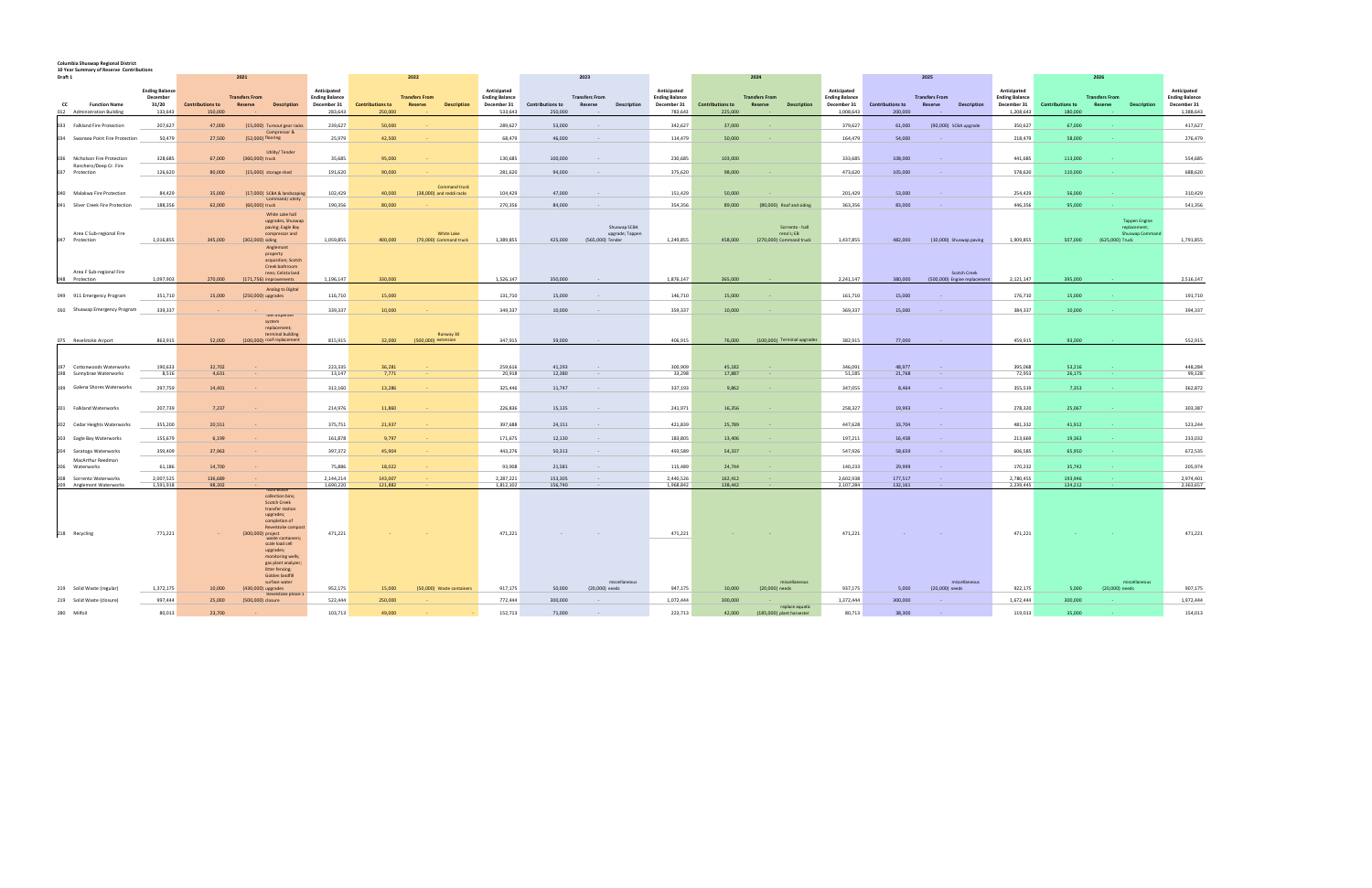## **Columbia Shuswap Regional District 10 Year Summary of Reserve Contribu**

| 10 TCC<br>Draft 1 | ilidi v vi neserve tvilliliv                            |                         | 2027                         |             |                                      |                         | 2028                     |                    |                                      |                         | 2029                                                 |                              |                                      | 2030                    |                       |                            |                                                                                                                                                                                                                                                                                                                                                                                                                           |
|-------------------|---------------------------------------------------------|-------------------------|------------------------------|-------------|--------------------------------------|-------------------------|--------------------------|--------------------|--------------------------------------|-------------------------|------------------------------------------------------|------------------------------|--------------------------------------|-------------------------|-----------------------|----------------------------|---------------------------------------------------------------------------------------------------------------------------------------------------------------------------------------------------------------------------------------------------------------------------------------------------------------------------------------------------------------------------------------------------------------------------|
|                   |                                                         |                         |                              |             |                                      |                         |                          |                    |                                      |                         |                                                      |                              |                                      |                         |                       |                            |                                                                                                                                                                                                                                                                                                                                                                                                                           |
|                   |                                                         |                         | <b>Transfers From</b>        |             | Anticipated<br><b>Ending Balance</b> |                         | <b>Transfers From</b>    |                    | Anticipated<br><b>Ending Balance</b> |                         | <b>Transfers From</b>                                |                              | Anticipated<br><b>Ending Balance</b> |                         | <b>Transfers From</b> |                            | Anticipated<br><b>Ending Balance</b>                                                                                                                                                                                                                                                                                                                                                                                      |
| CC                | <b>Function Name</b>                                    | <b>Contributions to</b> | <b>Reserve</b>               | Description | December 31                          | <b>Contributions to</b> | Reserve                  | <b>Description</b> | December 31                          | <b>Contributions to</b> | Reserve                                              | <b>Description</b>           | December 31                          | <b>Contributions to</b> | Reserve               | <b>Description</b>         | December 31                                                                                                                                                                                                                                                                                                                                                                                                               |
|                   | 012 Administration Building                             | 180,000                 |                              |             | 1,568,643                            | 160,000                 |                          |                    | 1,728,643                            | 160,000                 |                                                      |                              | 1,888,643                            | 160,000                 |                       |                            | 2,048,643 potential expansion, mechanical upgrades, roof replacement (2040)                                                                                                                                                                                                                                                                                                                                               |
|                   | 033 Falkland Fire Protection                            | 70,000                  |                              |             | 487,627                              | 74,000                  |                          |                    | 561,627                              | 65,000                  |                                                      | (500,000) Engine replacement | 126,627                              | 113,000                 |                       |                            | 239,627 additional (non-FUS) apparatus replacement, building improvements                                                                                                                                                                                                                                                                                                                                                 |
|                   | 034 Swansea Point Fire Protection                       | 63,000                  |                              |             | 339,479                              | 73,000                  |                          |                    | 412,479                              | 78,000                  |                                                      |                              | 490,479                              | 82,000                  |                       |                            | 572,479 Engine in 2036; Tender in 2041; additional (non-FUS) apparatus replacement                                                                                                                                                                                                                                                                                                                                        |
|                   |                                                         |                         |                              |             |                                      |                         |                          | Pumper             |                                      |                         |                                                      |                              |                                      |                         |                       |                            |                                                                                                                                                                                                                                                                                                                                                                                                                           |
| 036               | Nicholson Fire Protection<br>Ranchero/Deep Cr. Fire     | 122,000                 |                              |             | 676,685                              | 128,000                 | (500,000) replacement    |                    | 304,685                              | 130,000                 |                                                      |                              | 434,685                              | 135,000                 |                       |                            | 569,685 additional (non-FUS) apparatus replacement, building improvements                                                                                                                                                                                                                                                                                                                                                 |
| 037               | Protection                                              | 115,000                 |                              |             | 803,620                              | 120,000                 |                          |                    | 923,620                              | 125.000                 |                                                      |                              | 1,048,620                            | 125,000                 |                       |                            | 1,173,620 Engine in 2032; building improvements in 2035; Tender in 2036; Tender 2 in 2044                                                                                                                                                                                                                                                                                                                                 |
|                   |                                                         |                         |                              |             |                                      |                         |                          |                    |                                      |                         |                                                      |                              |                                      |                         |                       |                            |                                                                                                                                                                                                                                                                                                                                                                                                                           |
| 040<br>041        | Malakwa Fire Protection<br>Silver Creek Fire Protection | 60,000<br>100,000       | (500,000) Engine replacement |             | 370,429<br>141,356                   | 60,000<br>102,000       |                          |                    | 430.429<br>243,356                   | 65,000<br>105,000       | $\sim$                                               |                              | 495,429<br>348,356                   | 70,000<br>110,000       |                       | (250,000) Mini replacement | 565,429 Building improvements likely within next 5 years; Tender in 2042<br>208,356 Hall upgrades(2030ish); Tender in 2044                                                                                                                                                                                                                                                                                                |
|                   |                                                         |                         |                              |             |                                      |                         |                          |                    |                                      |                         |                                                      |                              |                                      |                         |                       |                            |                                                                                                                                                                                                                                                                                                                                                                                                                           |
| 047               | Area C Sub-regional Fire<br>Protection                  | 532,000                 |                              |             | 2,323,855                            | 560,000                 | (450,000) Shuswap Tender |                    | 2,433,855                            | 592,000                 |                                                      |                              | 3,025,855                            | 620,000                 |                       | (450,000) Eagle Bay Tender | 2031 - Shuswap Mini; WL Engine; 2033 - Sorrento new hall; Shuswap Engine; Eagle Bay Engine; 2034<br>Shuswap Tender; 2036 - White Lake Tender; 2037 - Shuswap Tender; additional (non-FUS)<br>3,195,855 apparatus replacement, building improvements                                                                                                                                                                       |
|                   | Area F Sub-regional Fire                                |                         |                              |             |                                      |                         |                          |                    |                                      |                         |                                                      |                              |                                      |                         |                       |                            | equipment replacement needs under review; additional (non-FUS) apparatus replacement, building                                                                                                                                                                                                                                                                                                                            |
|                   | 048 Protection                                          | 410,000                 |                              |             | 2,926,147                            | 425,000                 |                          |                    | 3,351,147                            | 440,000                 |                                                      |                              | 3,791,147                            | 455,000                 |                       |                            | 4,246,147 improvements                                                                                                                                                                                                                                                                                                                                                                                                    |
|                   |                                                         |                         |                              |             |                                      |                         |                          |                    |                                      |                         |                                                      |                              |                                      |                         |                       |                            |                                                                                                                                                                                                                                                                                                                                                                                                                           |
|                   | 049 911 Emergency Program                               | 15,000                  |                              |             | 206,710                              | 15,000                  |                          |                    | 221,710                              | 15,000                  |                                                      |                              | 236,710                              | 15,000                  |                       |                            | 251,710 equipment replacement                                                                                                                                                                                                                                                                                                                                                                                             |
|                   | 050 Shuswap Emergency Program                           | 10,000                  |                              |             | 404,337                              | 10,000                  |                          |                    | 414,337                              | 10,000                  |                                                      |                              | 424,337                              | 10,000                  |                       |                            | 434,337 replacement of mobile command and SPU's                                                                                                                                                                                                                                                                                                                                                                           |
|                   |                                                         |                         |                              |             |                                      |                         |                          |                    |                                      |                         |                                                      |                              |                                      |                         |                       |                            |                                                                                                                                                                                                                                                                                                                                                                                                                           |
|                   | 075 Revelstoke Airport                                  | 82,000                  |                              |             | 634,915                              | 70,000                  |                          |                    | 704,915                              | 72,000                  |                                                      |                              | 776,915                              | 74,000                  |                       |                            | 850,915 runway widening and extension                                                                                                                                                                                                                                                                                                                                                                                     |
| 198               | 197 Cottonwoods Waterworks<br>Sunnybrae Waterworks      | 57,716<br>29,778        | $\sim$<br>$\epsilon$         |             | 506,000<br>128,906                   | 62,463<br>34,058        |                          |                    | 568,463<br>162,964                   | 67,471<br>38,677        | $\overline{\phantom{a}}$<br>$\overline{\phantom{a}}$ |                              | 635,934<br>201,641                   | 73,751<br>43,551        |                       |                            | at the whim of Interior Health; may need filtration, UV, etc; capital replacement of existing<br>infrastructure; system currently approx 15 years old; reserves are determined to be reasonable<br>without the asset management plan; manganese filtration could be implemented for drinking water<br>709.685 (could be detrimental to reserve balance)<br>245,192 reserves not sufficient for infrastructure replacement |
|                   |                                                         |                         | $\sim$                       |             |                                      |                         |                          |                    |                                      |                         |                                                      |                              |                                      |                         |                       |                            |                                                                                                                                                                                                                                                                                                                                                                                                                           |
|                   | 199 Galena Shores Waterworks<br>201 Falkland Waterworks | 6,251<br>30,594         |                              |             | 369,123<br>333,981                   | 5,130<br>36,491         |                          |                    | 374,253<br>370,472                   | 3,991<br>42,778         | $\sim$<br>$\sim$                                     |                              | 378,244<br>413,250                   | 2,832<br>49,746         |                       |                            | 381,076 reserves not sufficient for infrastructure replacement<br>nugely underfunded; good shape in terms of filtration and source; reservoir is severely undersized<br>and grants do not cover this; all pipe is asbestos concrete that needs to be replaced; pipe was<br>462,996 installed in early 1970's and has a life expectancy of approx 60 years                                                                 |
|                   |                                                         |                         |                              |             |                                      |                         |                          |                    |                                      |                         |                                                      |                              |                                      |                         |                       |                            | still underfunded; significant pipe network that will need to be budgetted for replacement (pipe is                                                                                                                                                                                                                                                                                                                       |
|                   | 202 Cedar Heights Waterworks                            | 50,697                  |                              |             | 573,941                              | 60,086                  |                          |                    | 634,027                              | 70,160                  | $\epsilon$                                           |                              | 704,187                              | 80,907                  |                       |                            | 785,094 PVC with a longer life expectancy but network is huge)<br>nugely underfunded and problematic due to size of water system; intake work to be done; AC pipe                                                                                                                                                                                                                                                         |
|                   | 203 Eagle Bay Waterworks                                | 22,410                  | $\sim$                       |             | 255,442                              | 26,208                  |                          |                    | 281,650                              | 30.216                  | $\sim$                                               |                              | 311,866                              | 33.946                  |                       |                            | 345,812 to be replaced                                                                                                                                                                                                                                                                                                                                                                                                    |
| 204               | Saratoga Waterworks                                     | 74,623                  |                              |             | 747,158                              | 79,344                  |                          |                    | 826,502                              | 85,846                  |                                                      |                              | 912,348                              | 92,846                  |                       |                            | 1,005,194 still underfunded; IHA requirements; reservoir expansion; concrete asbestos pipe to be replaced                                                                                                                                                                                                                                                                                                                 |
|                   | MacArthur Reedman<br>206 Waterworks                     | 39,819                  | $\sim$                       |             | 245,793                              | 46,048                  |                          |                    | 291,841                              | 52.846                  | $\sim$                                               |                              | 344,687                              | 60,031                  |                       |                            | lugely underfunded and problematic due to size of water system; extremely high tech water<br>404,718 system; very expensive to maintain                                                                                                                                                                                                                                                                                   |
| 208               | Sorrento Waterworks                                     | 214,274<br>117,271      | $\sim$                       |             | 3,188,675<br>2,480,928               | 232,451                 |                          |                    | 3,421,126<br>2,591,481               | 251.623<br>106,634      | $\sim$                                               |                              | 3,672,749<br>2,698,115               | 271.841<br>97,949       |                       |                            | 3,944,590 reserves should be fine; not adequate for liabilities (need asset management)                                                                                                                                                                                                                                                                                                                                   |
|                   | 209 Anglemont Waterworks                                |                         |                              |             |                                      | 110,553                 |                          |                    |                                      |                         |                                                      |                              |                                      |                         |                       |                            | 2,796,064 reserves should be fine; not adequate for liabilities (need asset management)                                                                                                                                                                                                                                                                                                                                   |
|                   | 218 Recycling                                           |                         |                              |             | 471,221                              |                         |                          |                    | 471,221                              |                         |                                                      |                              | 471,221                              |                         |                       |                            | 471,221                                                                                                                                                                                                                                                                                                                                                                                                                   |
|                   |                                                         |                         | miscellaneous                |             |                                      |                         |                          | miscellaneous      |                                      |                         |                                                      | miscellaneous                |                                      |                         |                       | miscellaneous              |                                                                                                                                                                                                                                                                                                                                                                                                                           |
|                   | 219 Solid Waste (regular)                               | 25,000                  | (20,000) needs               |             | 912,175                              | 25,000                  | (20,000) needs           |                    | 917,175                              | 35,000                  | (20,000) needs                                       |                              | 932,175                              | 25,000                  | (20,000) needs        |                            | 937,175 replacement of capital infrastructure (scales, bins, compactor, gas plant, etc)                                                                                                                                                                                                                                                                                                                                   |
|                   | 219 Solid Waste (closure)                               | 200,000                 |                              |             | 2,172,444                            | 275,000                 |                          |                    | 2,447,444                            | 300,000                 |                                                      |                              | 2,747,444                            | 300,000                 |                       |                            | 3,047,444 landfill closure not suffient to meet liabilities for closure and post closure                                                                                                                                                                                                                                                                                                                                  |
| 280               | Milfoil                                                 | 31,700                  |                              |             | 185.713                              | 27,500                  |                          |                    | 213.213                              | 23,400                  |                                                      |                              | 236.613                              | 16.800                  |                       |                            | 253.413 equipment replacement                                                                                                                                                                                                                                                                                                                                                                                             |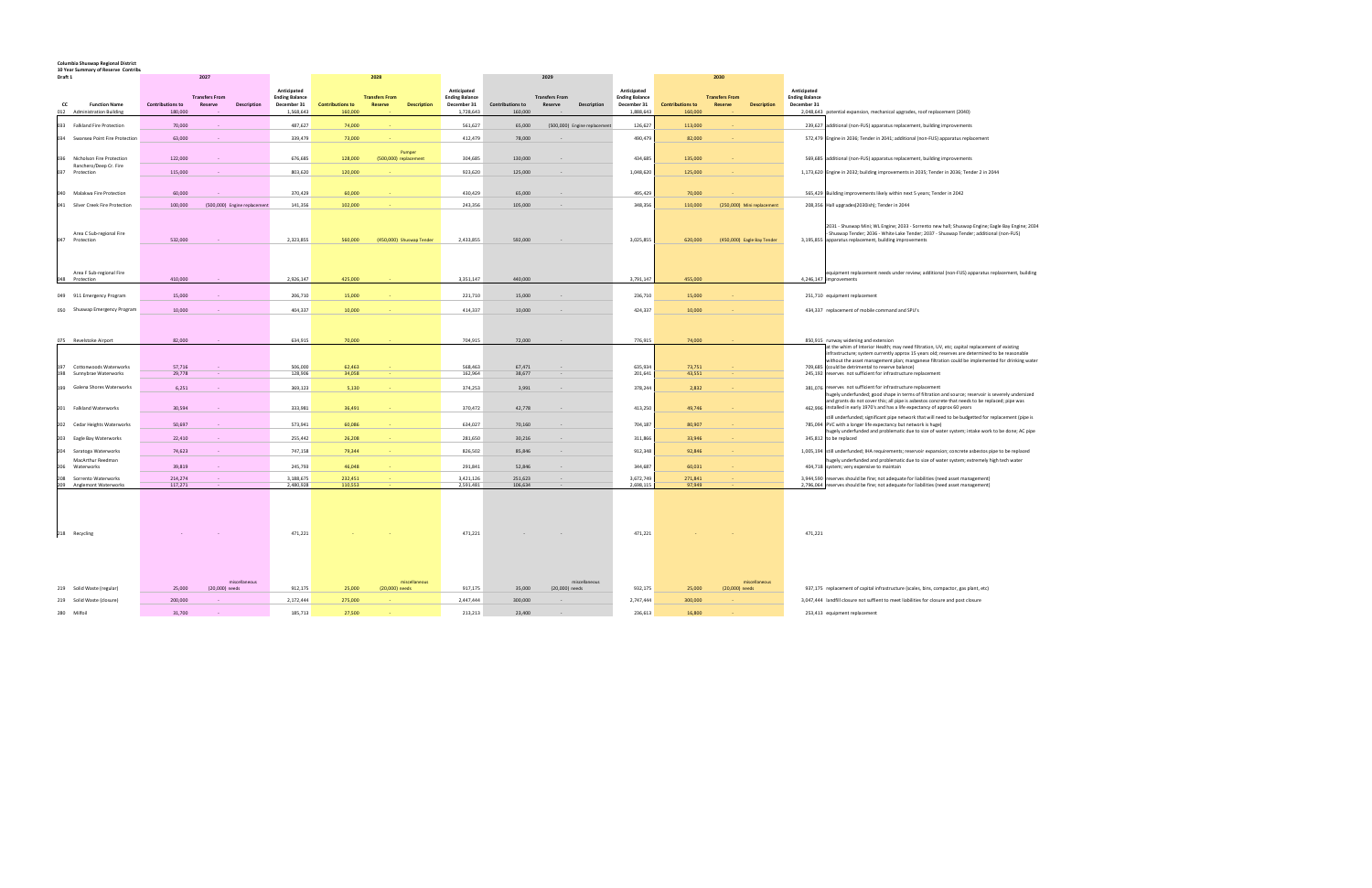## **Columbia Shuswap Regional District 10 Year Summary of Reserve Contributions**

| 10 real Summary of Reserve Continuations      |                      |                    |                                                                                                          |                      |                    |                                                                                                        |                      |                    |                                                                                                   |                      |                    |                                                                                                       |                      |                    |                                                                                                     |                      |                    |                                                                                           |                       |
|-----------------------------------------------|----------------------|--------------------|----------------------------------------------------------------------------------------------------------|----------------------|--------------------|--------------------------------------------------------------------------------------------------------|----------------------|--------------------|---------------------------------------------------------------------------------------------------|----------------------|--------------------|-------------------------------------------------------------------------------------------------------|----------------------|--------------------|-----------------------------------------------------------------------------------------------------|----------------------|--------------------|-------------------------------------------------------------------------------------------|-----------------------|
| Draft 1                                       |                      |                    | 2021                                                                                                     |                      |                    | 2022                                                                                                   |                      |                    | 2023                                                                                              |                      |                    | 2024                                                                                                  |                      |                    | 2025                                                                                                |                      |                    | 2026                                                                                      |                       |
| Area A Parks (capital)<br>321                 | 296,319              | 75,000             | <b>Trails; Tom Kelley</b><br>park play structure;<br>Nicholson boat<br>(140,000) launch                  | 231,319              | 5.000              | (20,000) Trails                                                                                        | 216,319              | 2.000              | (20,000) Trails                                                                                   | 198,319              |                    | Parson ball field<br>(35,000) upgrades                                                                | 163,319              | 2,000              | (20,000) Trails                                                                                     | 145,319              |                    | (20,000) Trails                                                                           | 125,319               |
| 322<br>Area B Parks (capital)                 | 55,219               | $\sim$             |                                                                                                          | 55,219               |                    |                                                                                                        | 55,219               | <b>Service</b>     | $\sim$                                                                                            | 55,219               | <b>Service</b>     |                                                                                                       | 55,219               | <b>Service</b>     | <b>Contract</b>                                                                                     | 55,219               |                    |                                                                                           | 55,219                |
|                                               |                      |                    | Eagle Bay Park;<br>Barnard park;                                                                         |                      |                    |                                                                                                        |                      |                    |                                                                                                   |                      |                    | <b>Cedar Heights</b>                                                                                  |                      |                    | Dock replacements                                                                                   |                      |                    |                                                                                           |                       |
| 323 Area C Parks (capital)                    | 310,239              | 70,000             | Sorrento Blind Bay<br>park court<br>resurface; Pebble<br>Beach shoreline<br>(260,000) erosion mitigation | 120,239              | 140,000            | Sorrento Blind Bay<br>park - Seniors<br>outdoor exercise<br>equipment and dog<br>(60,000) park fencing | 200,239              | 135,000            | Rocky Martinson<br>interpretive signage<br>plan; Dock<br>replacements (year<br>$(40,000)$ 1 of 3) | 295,239              | 130,000            | playground<br>upgrade; Dock<br>replacements (year<br>2 of 3); Mt. Tuam<br>(195,000) park improvements | 230,239              | 130,000            | (year 3 of 3); White<br>Lake park<br>improvements;<br>Harbour Road boat<br>(165,000) launch repairs | 195,239              | 130,000            | Loftus Lake<br>universal trail;<br><b>Whitehead Road</b><br>(275,000) boat launch repairs | 50,239                |
| 324 Area D Parks (capital)                    | 77,152               | 17,000             | Glenemma vault<br>toilet; Lynes Rd park<br>(25,000) preliminary works                                    | 69,152               | 17,000             |                                                                                                        | 86,152               | 28,000             | Lynes Road park<br>(100,000) development                                                          | 14,152               | 20,000             |                                                                                                       | 34,152               | 32,000             | Silver Creek park<br>(50,000) improvements                                                          | 16,152               | 33,000             |                                                                                           | 49,152                |
| 325 Area E Parks (capital)                    | 249,588              | 6.000              | <b>Eagle River</b><br>Blueway; NFW<br>structure start;<br>Windsor Road boat<br>(60,000) launch repairs   | 195,588              | 7.000              | North Fork Wild<br>structure; Swansea<br>(105,000) Point swim platform                                 | 97,588               | 7.000              | Cambie Solsqua<br>(10,000) park development                                                       | 94,588               | 8,000              | $\sim$                                                                                                | 102,588              | 8,000              | $\sim$ 10 $\pm$                                                                                     | 110,588              | 8,000              |                                                                                           | 118,588               |
| 326 Area F Parks (capital)                    | 282.023              | 125,000            | Bristow Rd<br>completion; Squilax<br>Anglemont parallel<br>(160,000) trail prelim work                   | 247,023              | 135,000            | Rose Clifford park<br>(100,000) improvements                                                           | 282,023              | 140,000            | Magna Bay boat<br>launch, Lee Creek<br>trails; Area F Master<br>(165,000) parks plan              | 257,023              | 132,000            | <b>Contract Contract</b>                                                                              | 389,023              | 120,000            |                                                                                                     | 509.023              | 115,000            | Wharf Road park<br>(200,000) improvements                                                 | 424,023               |
|                                               |                      |                    | replace zamboni<br>batteries; lobby<br>flooring (subject to                                              |                      |                    | dehumidifier;<br>bleacher heater re-<br>tube; fan<br>replacements;                                     |                      |                    | announcer tower;<br>coloured event<br>lighting;                                                   |                      |                    | change room boiler<br>replacement; make-                                                              |                      |                    | replace zamboni<br>batteries; exhaust<br>fan replacement;<br>exterior sidewalk<br>replacement; roof |                      |                    |                                                                                           |                       |
| 340<br>Golden Arena                           | 164,119              | 90,000             | $(40,000)$ grant)<br>root work; finish<br>covered walkway;<br>dressing room<br>heaters; bathroom         | 214,119              | 100,000            | (80.000) piping & slab repair:                                                                         | 234,119              | 100,000            | (60.000) recirculation pumps                                                                      | 274,119              | 98,000             | (50,000) up air units                                                                                 | 322,119              | 100,000            | (90,000) maintenance<br>Arena roof line                                                             | 332,119              | 170,000            |                                                                                           | 502,119               |
| 345 Sicamous Arena<br>370 Golden Curling Rink | 590,666<br>102,759   | 35,000<br>21,000   | (259,177) upgrades                                                                                       | 366,489<br>123,759   | 15,000<br>21,000   | $\sim$                                                                                                 | 381,489<br>144,759   | 30,000<br>19,000   | $(15,000)$ gas stove<br>$\sim$                                                                    | 396,489<br>163,759   | 30,000<br>20,000   | $\sim$ $\sim$                                                                                         | 426,489<br>183,759   | 30,000<br>19,000   | (250,000) extension<br><b><i><u>ALCO</u></i></b>                                                    | 206,489<br>202,759   | 30,000<br>19,000   |                                                                                           | 236,489               |
|                                               |                      |                    | Lighting                                                                                                 |                      |                    |                                                                                                        |                      |                    |                                                                                                   |                      |                    | <b>Contract</b>                                                                                       |                      |                    |                                                                                                     |                      |                    |                                                                                           | 221,759               |
| 380<br>Golden Library                         | 80,609<br>15,454,667 | 5.000<br>2.026.575 | (15,000) replacements<br>(3.531.933)                                                                     | 70.609<br>13,949,309 | 6.000<br>2.624.247 | (1.023.000)                                                                                            | 76.609<br>15,550,556 | 6.500<br>2,920,275 | (995.000)                                                                                         | 83.109<br>17,475,831 | 7.000<br>2,881,417 | (935,000)                                                                                             | 90.109<br>19,422,248 | 7.500<br>2,972,500 | (1.195.000)                                                                                         | 97.609<br>21,199,748 | 8.000<br>3,144,936 | (1.140.000)<br>$\sim$                                                                     | 105,609<br>23,204,684 |